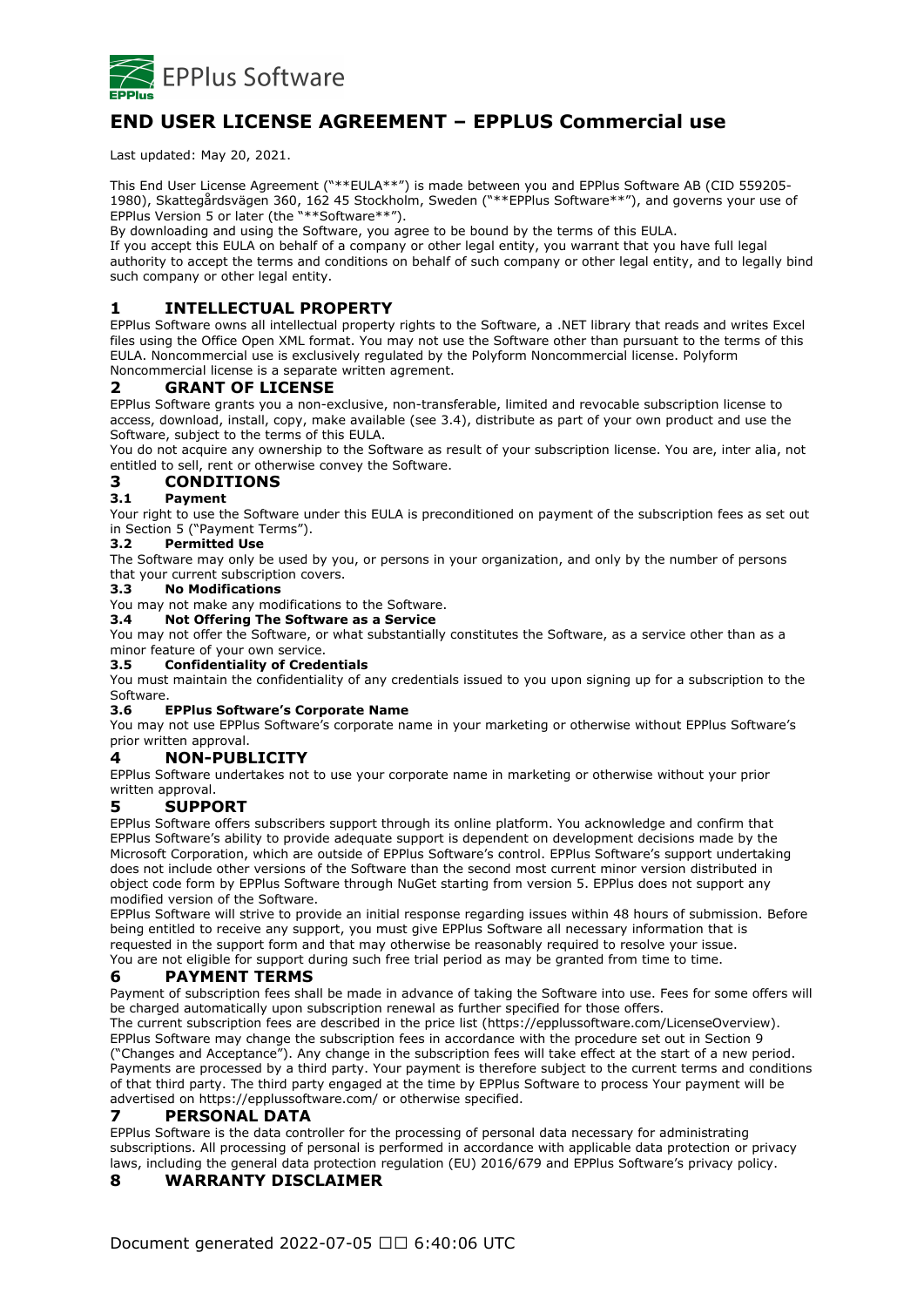

THE SOFTWARE IS PROVIDED ON A "AS IS" BASIS, WITHOUT WARRANTY OF ANY KIND, EITHER EXPRESSED OR IMPLIED, INCLUDING, WITHOUT LIMITATION, WARRANTIES THAT THE SOFTWARE IS FREE OF DEFECTS, FIT FOR A PARTICULAR PURPOSE OR NON-INFRINGING. THE ENTIRE RISK AS TO THE QUALITY AND PERFORMANCE OF THE SOFTWARE IS WITH YOU. EPPLUS SOFTWARE DOES NOT WARRANT TO RECTIFY THE SOFTWARE SHOULD IT PROVE DEFECTIVE IN ANY RESPECT, NOR WILL EPPLUS SOFTWARE INDEMNIFY THE COSTS OF ANY CORRECTION PERFORMED BY YOU OR BY A THIRD PARTY.

#### **9 LIMITATION OF DAMAGES**

THE AGGREGATE LIABILITY OF EACH PARTY WITH RESPECT TO THIS EULA (OTHER THAN WITH RESPECT TO YOUR OBLIGATION TO PAY FEES) SHALL BE LIMITED THE FEES PAID OR OWED BY YOU DURING THE PREVIOUS SIX (6) MONTHS, OR, IN THE EVENT THAT YOUR SUBSCRIPTION PERIOD HAS NOT LASTED SIX (6) MONTHS, TO THE AMOUNT THAT WOULD HAVE BEEN PAID OR OWED FOR SUCH PERIOD GIVEN YOUR AVERAGE MONTLY SUBSCRIPTION FEE PAID OR OWED. THIS LIMITATION OF LIABILITY SHALL NOT APPLY TO LIABILITY FOR DEATH OR PERSONAL INJURY RESULTING FROM EPPLUS SOFTWARE'S NEGLIGENCE TO THE EXTENT APPLICABLE LAW PROHIBITS SUCH LIMITATION. SOME JURISDICTIONS DO NOT ALLOW THE EXCLUSION OR LIMITATION OF INCIDENTAL OR CONSEQUENTIAL DAMAGES, SO THIS EXCLUSION AND LIMITATION MAY NOT APPLY TO YOU.

## **10 CHANGES AND ACCEPTANCE**

EPPlus Software may make changes to this EULA and the subscription price list. EPPlus Software will provide you with a notice on our website or by email in reasonable time before the changes enter into force. Your continued use of the Software after the changes have entered into force will constitute acceptance of the changes. If you do not wish to accept the changes, you may terminate your subscription using the subscription dashboard on our website, effective on the date the changes have been announced to enter into force.

### **11 TERM**

# **11.1 Term**

This EULA applies for the duration of your subscription.

You may cancel your subscription at any time effective at the end of your current subscription period. EPPlus Software may terminate this EULA immediately if you violate any of the conditions in Section 3 ("Conditions") or otherwise materially breach this EULA. Should EPPlus Software decide to cease operations, it may terminate this EULA. In such case, at least one month's notice will be given but you will not be entitled to a refund for any remaining subscription period.

#### **11.2 Renewal of Subscriptions From EPPlussoftware.com**

Your subscription will be renewed automatically unless terminated before the expiration of your current subscription period. EPPlus Software may also offer subscriptions that require your explicit opt-in before renewal.

If you increase the number of users covered by your subscription, you start a new subscription period. The subscription fees attributable to your remaining subscription period before the increase will be credited on the next withdrawal or invoice.

If you decrease the number of users covered by your subscription, your change will take effect at the beginning of the next subscription period.

#### **11.3 Renewal of Subscriptions Purchased From Resellers**

Subscriptions purchased from resellers will not be automatically renewed. EPPlus Software will endeavour to notify reseller prior to your subscription lapsing for the purpose of Reseller issuing an extension quote for your consideration.

#### **11.4 Survival**

Terms that by their nature are intended to continue to apply shall survive termination.

#### **12 INDEMNIFICATION**

EPPlus Software will, within the limitation of liability set out in Section 9 above, indemnify and hold you harmless from any third-party claim brought against you that the Software infringes, or misappropriates any U.S. patent, copyright, trademark, trade secret, or other intellectual property rights of a third party, provided:

(i) use of the Software by you is in conformity with this EULA;

(ii) the infringement is not caused by modification or alteration of the Software; and/or

(iii) the infringement was not caused by a combination or use of the Software with products not supplied by EPPlus Software.

EPPlus Software's indemnification obligations are contingent upon you:

(i) promptly notifying EPPlus Software in writing of the claim;

(ii) granting EPPlus Software sole control of the selection of counsel, defence, and settlement of the claim; and

(iii) providing EPPlus Software with reasonable assistance, information and authority required for the defence and settlement of the claim.

This Section states EPPlus' entire liability with respect to indemnification to you and shall be your sole and exclusive remedy.

#### **13 ENTIRE AGREEMENT**

This EULA represents the complete agreement concerning your use of and subscription to the Software. **14 ASSIGNMENT**

EPPlus Software may assign its rights and obligations under this EULA.

You may assign your rights and obligations under this EULA only to a subsidiary or affiliate, or in connection with any sale or transfer of all or substantially all of your business or assets, and only provided that the assignee assumes all of your obligations.

#### **15 GOVERNING LAW AND DISPUTE RESOLUTION**

This EULA shall be governed by and construed in accordance with the laws of Sweden, excluding its conflicts of law rules.